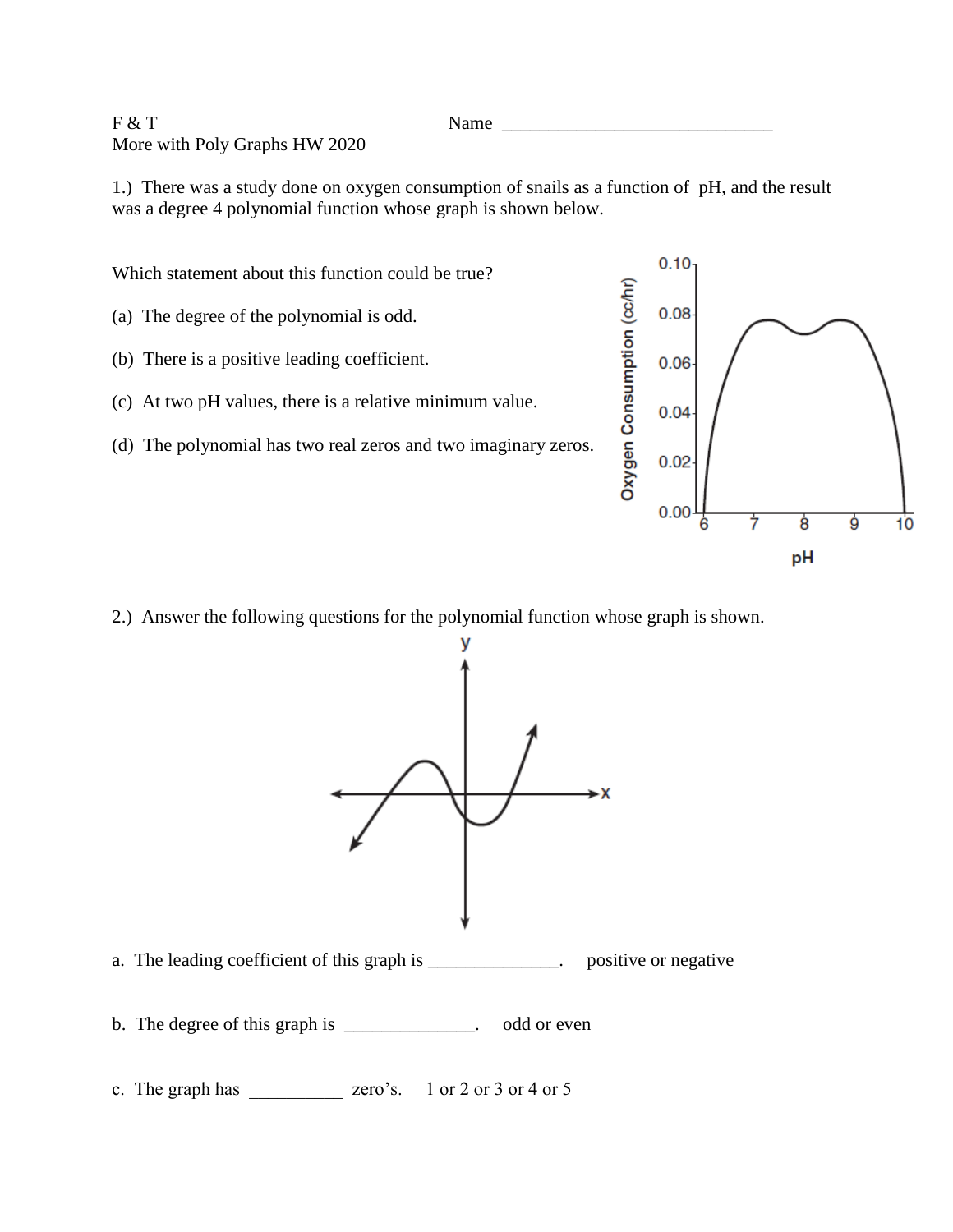- 3.) Which graph has the following characteristics?
	- Three real zeros  $\bullet$
	- as  $x \to -\infty$ ,  $f(x) \to \infty$
	- as  $x \to \infty$ ,  $f(x) \to -\infty$